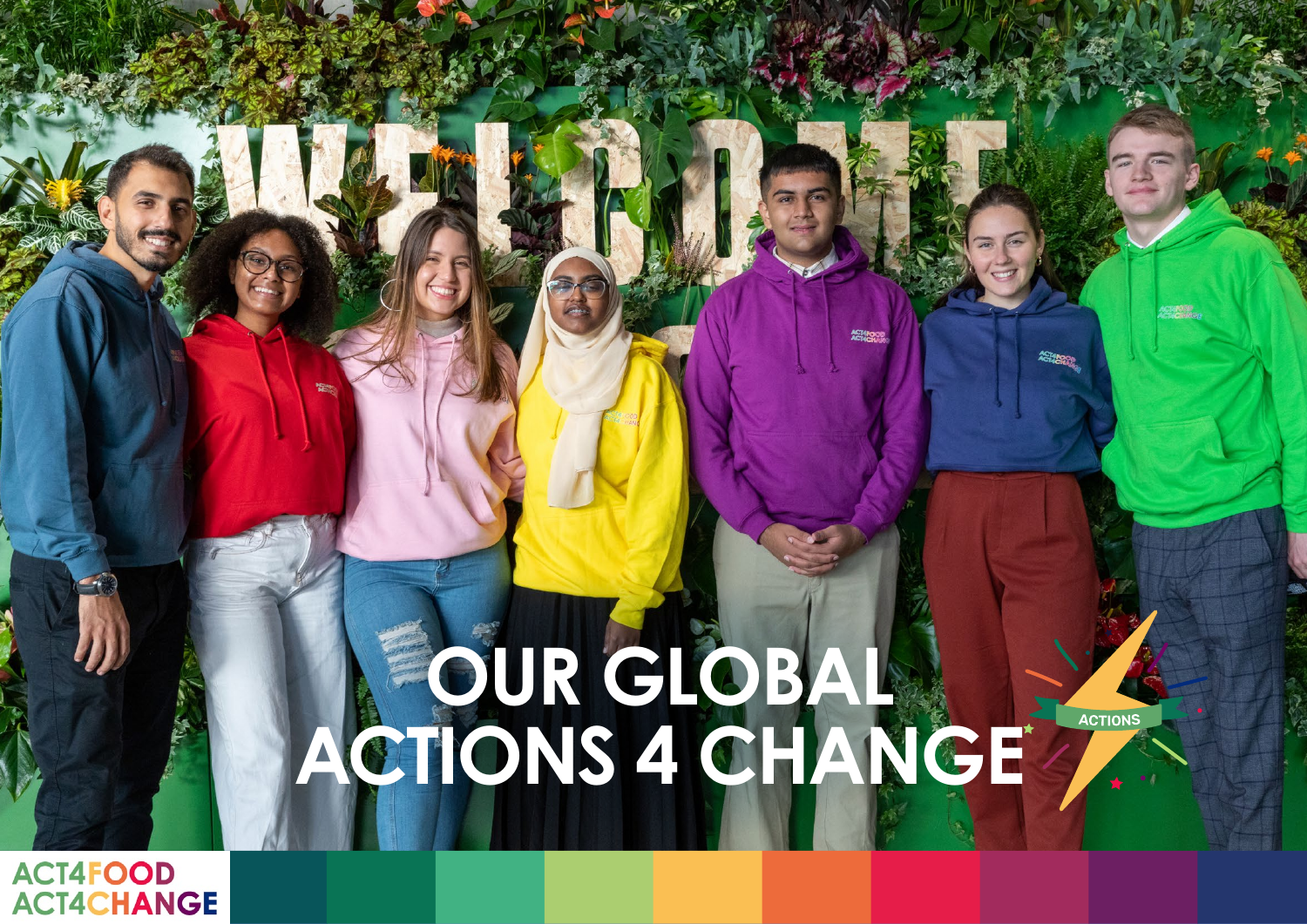**As a growing movement of young people, led by 35 amazing young activists from 28 countries, we are demanding change from decision-makers we feel are failing to listen to young people and to prioritise the global food crisis.**

**Act4Food Act4Change is a youth-led and initiated campaign that mobilises the power of young people to call for a global food system which provides everyone with access to safe, affordable and nutritious diets, while simultaneously protecting nature, tackling climate change and promoting human rights.** 

**Since May 2021, hundreds of thousands of people have signed a pledge which brings together people from all around the world to focus on their personal actions as a contribution to large scale change. We also asked young people to vote for their Actions 4 Change. These are a list of actions that urge governments and businesses to act boldly and promptly to fix our broken food system. More than 100,000 young people around the world have taken part in the consultation, to create our final Actions 4 Change manifesto.** 

**Voters from over 100 countries**

**As the Sustainable Development Goals draw to a close, this manifesto is an important advocacy tool for young people as they urge businesses and governments in their own countries to be bold in the final decade of action.**



*"We have come together as a collective voice and can now see what actions we believe need to be taken to fix our food system. We demand both government and business to take immediate action to achieve the fair, sustainable food system we need to not only survive but have a next generation that thrives"*

DARA KARAKOLIS, YOUTH LEADER FROM CANADA